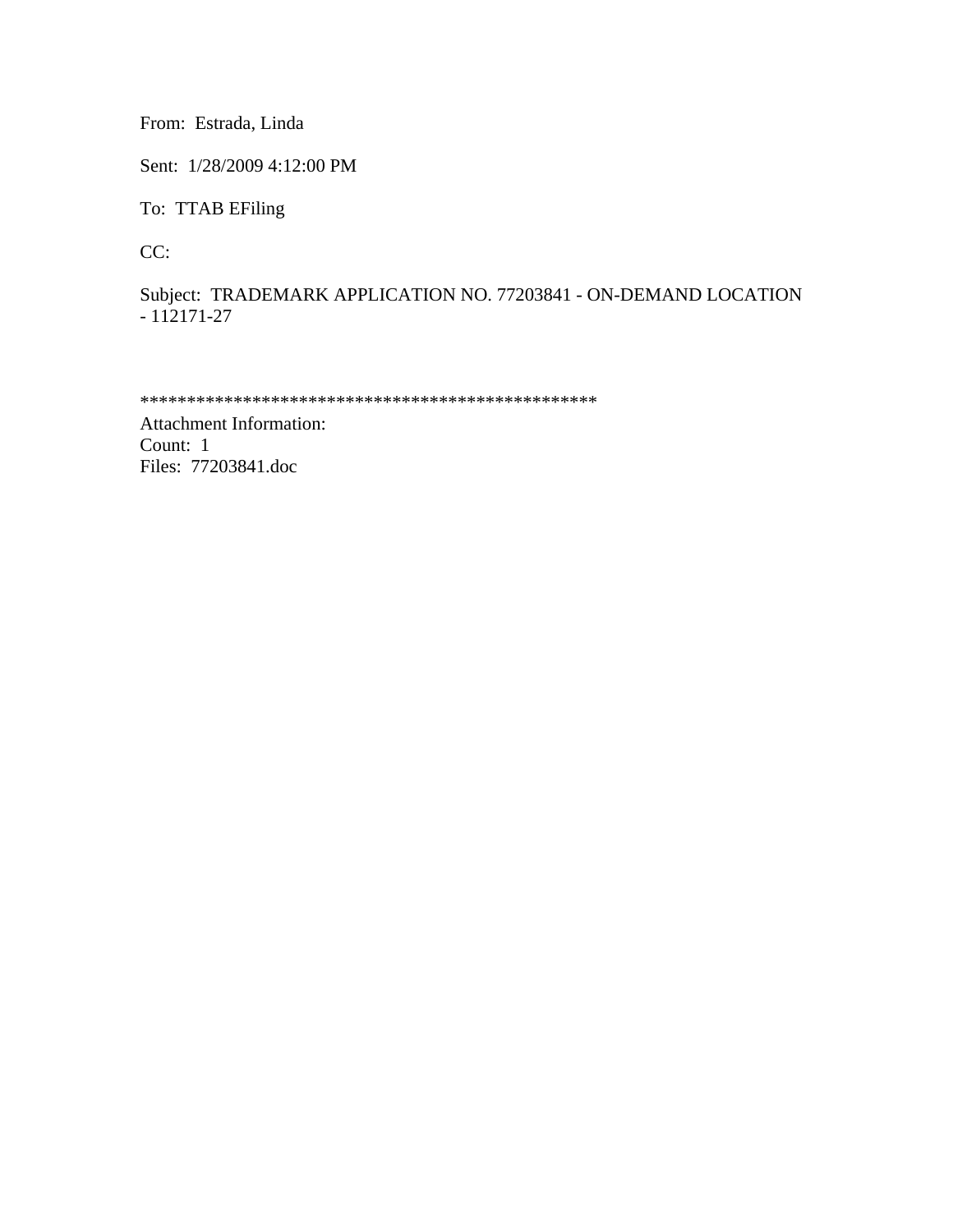## **UNITED STATES PATENT AND TRADEMARK OFFICE**

**SERIAL NO**: 77/203841

**MARK**: ON-DEMAND LOCATION

**CORRESPONDENT ADDRESS**: KATHLEEN A. PASULKA PROCOPIO CORY HARGREAVES & SAVITCH LLP

 530 B ST STE 2100 SAN DIEGO, CA 92101-4496





**GENERAL TRADEMARK INFORMATION: http://www.uspto.gov/main/trademarks.htm**

**TTAB INFORMATION: http://www.uspto.gov/web/offices/dcom/ttab/index.html** 

 **CORRESPONDENT'S REFERENCE/DOCKET NO**: 112171-27 **CORRESPONDENT E-MAIL ADDRESS**: docketing@procopio.com

# **EXAMINING ATTORNEY'S APPEAL BRIEF**

 Applicant has appealed the trademark examining attorney's final refusal to register the proposed mark ON-DEMAND LOCATION on the grounds that it is merely descriptive within the meaning of Section 2(e)(1) of the Trademark Act., 15 U.S.C. § 1052(e)(1).

### **I. FACTS**

 This matter is before the Board following applicant's trademark application filed on June 12, 2007 to register the proposed mark ON-DEMAND LOCATION in standard characters for services identified as "information services, namely providing client organizations with information about callers and visitors to their web sites; and providing call-routing services and store-locator services for web site visitors."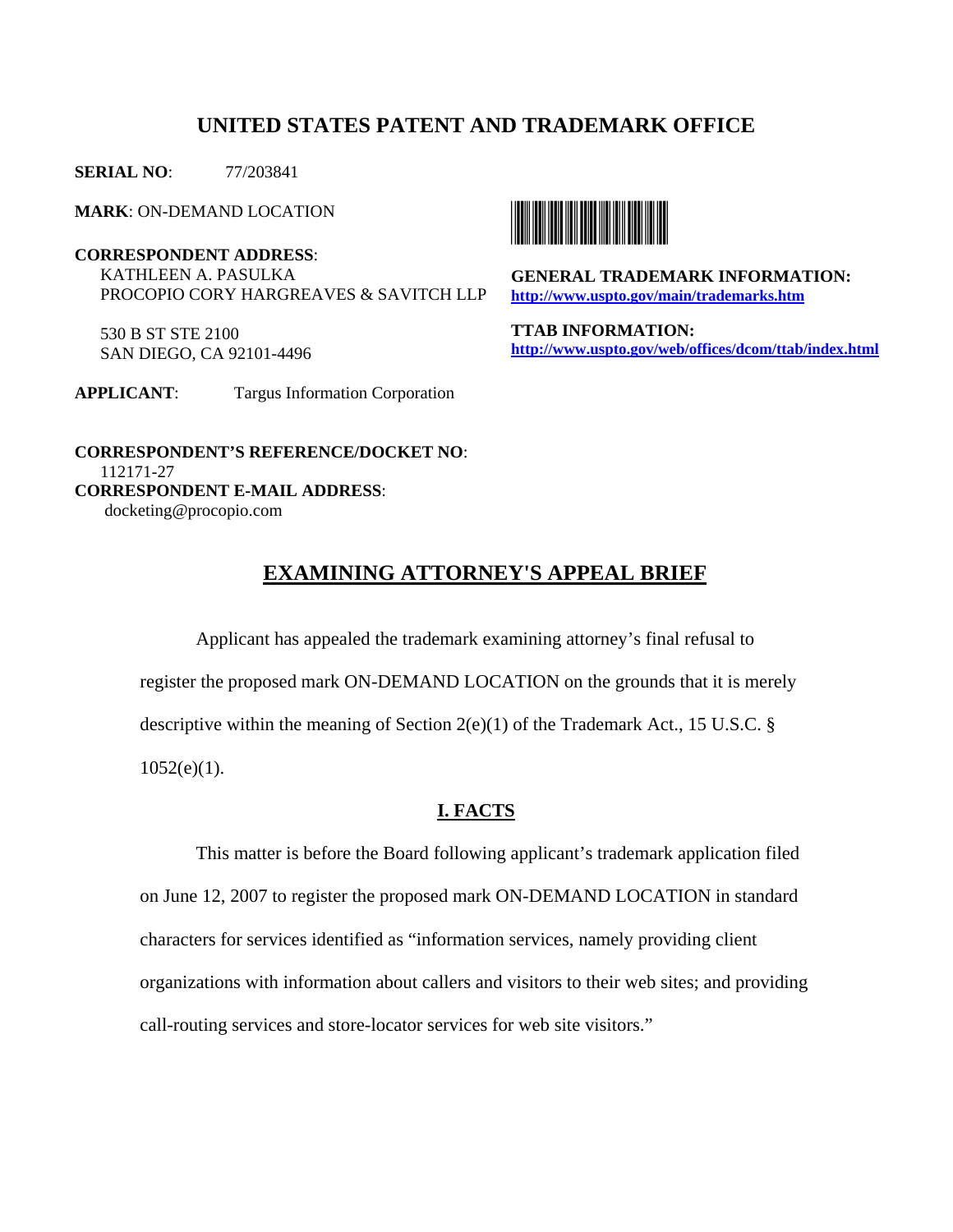Through the first office action dated September 17, 2007, the proposed mark was refused under Section  $2(e)(1)$  of the Trademark Act. The examining attorney determined that the proposed mark is descriptive because it conveys to consumers that the services feature the provision of location information on demand. In addition, the examining attorney required amendments to the recitation of services.

 Applicant responded on March 17, 2008, submitting arguments in response to the Section  $2(e)(1)$  refusal and voluntarily disclaiming the wording LOCATION in the mark. In addition, applicant amended the recitation of services to "business information services, namely, providing client organizations with statistical and demographic information about callers and visitors to their web sites."

 On April 7, 2008, the examining attorney issued a final refusal of the mark under Section  $2(e)(1)$  of the Trademark Act. Applicant's amendment to the recitation of services was accepted. Applicant filed a Request for Reconsideration and Notice of Appeal on October 7, 2008. The examining attorney denied applicant's Request for Reconsideration on November 5, 2008.

#### **II. ISSUE**

## **WHETHER THE PROPOSED MARK ON-DEMAND LOCATION IS MERELY DESCRIPTIVE OF APPLICANT'S SERVICES PURSUANT TO SECTION 2(e)(1) OF THE TRADEMARK ACT.**

#### **ARGUMENT**

### **THE PROPOSED MARK CONSISTS OF A COMPOSITE MARK, WHICH IS MERELY DESCRIPTIVE OF APPLICANT'S SERVICES.**

 A term is merely descriptive if it conveys an immediate idea of the ingredients, qualities, or characteristics of the identified services. *See In re Steelbuilding.com*, 415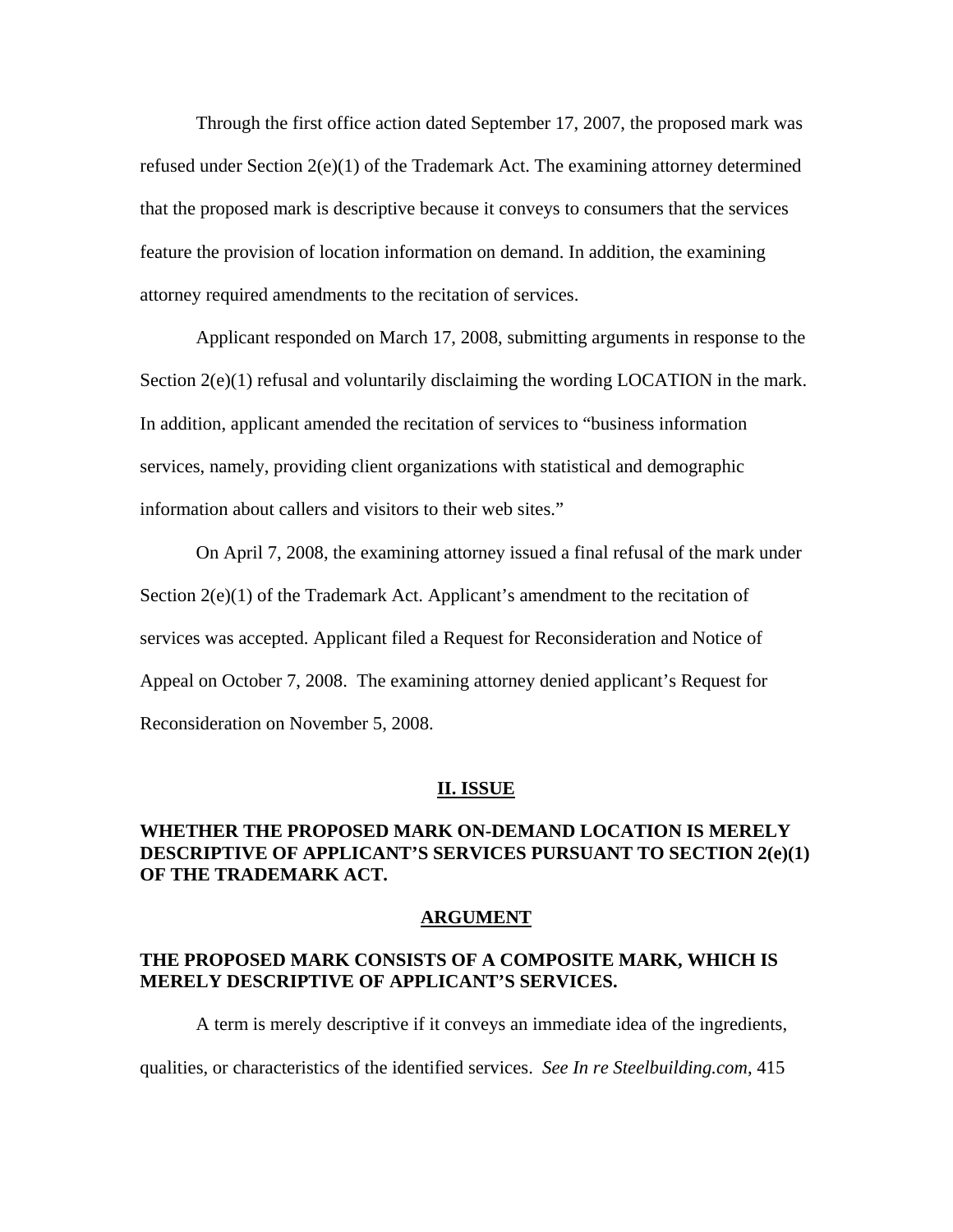F.3d 1293, 1297, 75 USPQ2d 1420, 1422 (Fed. Cir. 2005). "A mark may be merely descriptive even if it does not describe the 'full scope and extent' of the applicant's goods or services." *In re Oppedahl & Larson LLP*, 373 F.3d 1171, 1173, 71 USPQ2d 1370, 1371 (Fed. Cir. 2004); TMEP §1209.01(b). It is enough if the term describes only one significant function, attribute or property. *Id* at 1173; TMEP §1209.01(b).

 Applicant seeks to register ON-DEMAND LOCATION for services identified as "business information services, namely, providing client organizations with statistical and demographic information about callers and visitors to their web sites." Applicant argues that the wording ON DEMAND alone and in combination with the wording LOCATION is not merely descriptive of applicant's services because the mark does not convey that applicant's services provide information about the location of consumers or that such information is provided "on demand." Applicant's Brief at 1.

 The examining attorney respectfully submits that the proposed mark is merely descriptive because it conveys to consumers that the services include the provision of location information. In addition, the mark conveys that the information is provided on demand. The examining attorney also respectfully submits that the evidence of record supports the refusal under Section  $2(e)(1)$  of the Trademark Act.

### **A. The Wording ON-DEMAND Is Merely Descriptive of the Identified Services**

 A mark is suggestive if some imagination, thought or perception is needed to understand the nature of the services described in the mark; whereas a descriptive term immediately and directly conveys some information about the goods and/or services. *In re Steelbuilding.com*, 415 F.3d 1293, 1297, 75 USPQ2d 1420, 1422 (Fed. Cir. 2005); TMEP §1209.01(a). In determining the descriptiveness of a term or mark comprising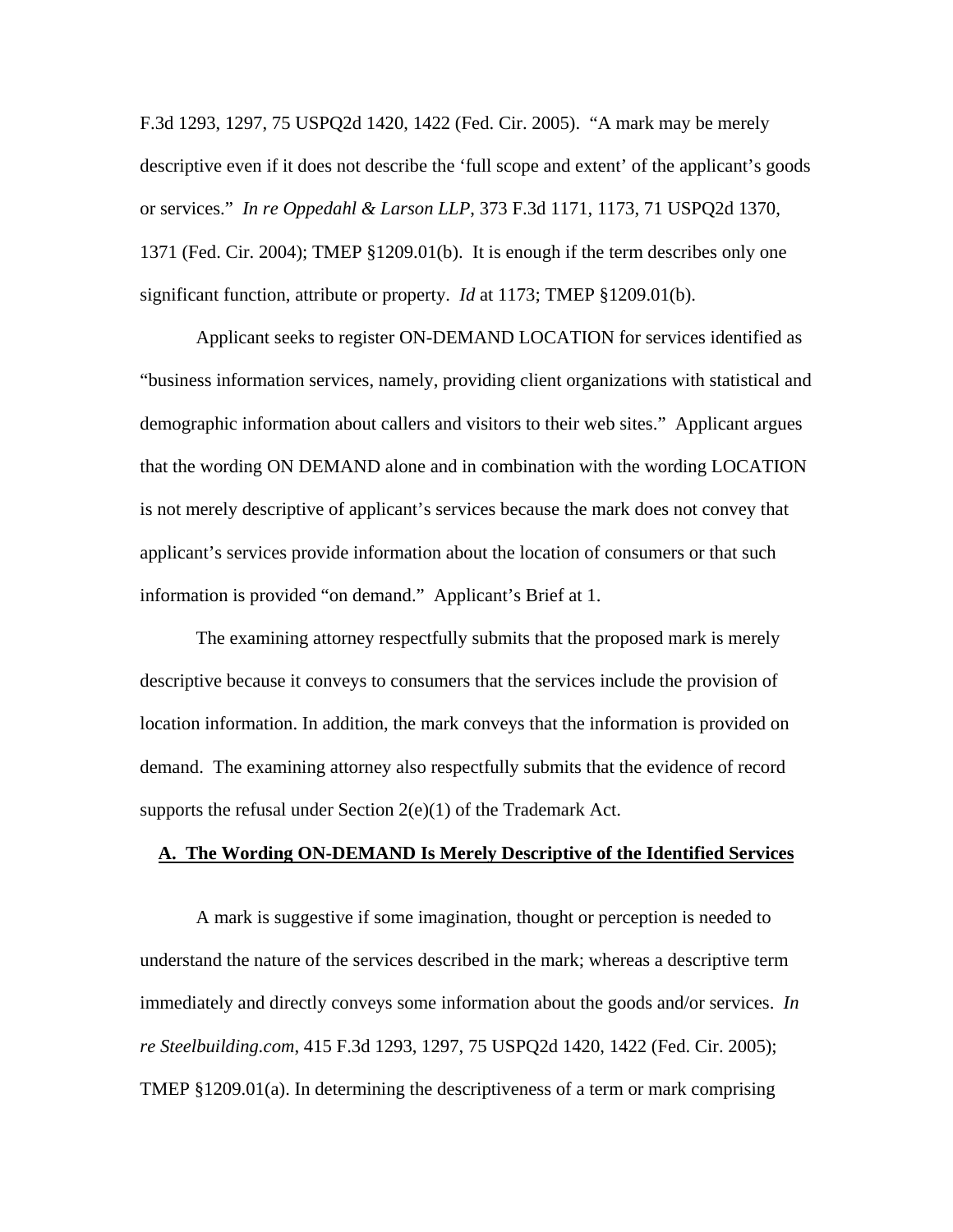more than one element, it is permissible to consider the significance of each element separately in the course of evaluating the term or mark as a whole. *See In re Oppedahl at*  1174-75.

 Attached to the office action dated September 15, 2007, the examining attorney provided dictionary evidence from www.netlingo.com indicating that the wording ON-DEMAND is defined as "when asked for" and "refers to stored content that users can access whenever they want, as opposed to live or one-time-only broadcast events." In addition, through the November 5, 2008 denial of applicant's Request for Reconsideration, the examining attorney provided additional dictionary evidence from whatis.com indicating that "on-demand computing" is defined as:

*On-demand (OD) computing is an increasingly popular enterprise model in which computing resources are made available to the user as needed. The resources may be maintained within the user's enterprise, or made available by a service provider. The on-demand model was developed to overcome the common challenge to an enterprise of being able to meet fluctuating demands efficiently. Because an enterprise's demand on computing resources can vary drastically from one time to another, maintaining sufficient resources to meet peak requirements can be costly. Conversely, if the enterprise cuts costs by only maintaining minimal computing resources, there will not be sufficient resources to meet peak requirements. On-demand computing products are rapidly becoming prevalent in the marketplace. Computer Associates, HP, IBM, Microsoft, and Sun Microsystems are among the more prominent on-demand vendors. These companies refer to their on-demand products and services by a variety of names. IBM calls theirs "On Demand Computing" (without the hypen). Concepts such as grid computing, utility computing, autonomic computing, and adaptive management seem very similar to the concept of on-demand computing. Jason Bloomberg, Senior Analyst with ZapThink, says that on-demand computing is a broad category that includes all the other terms, each of which means something slightly different. Utility computing, for example, is an on-demand approach that combines outsourced computing resources and infrastructure management with a usage-based payment structure (this approach is sometimes known as metered services).* 

In addition to the dictionary evidence, the examining attorney submitted

advertising material taken from applicant's website and attached to the November 5,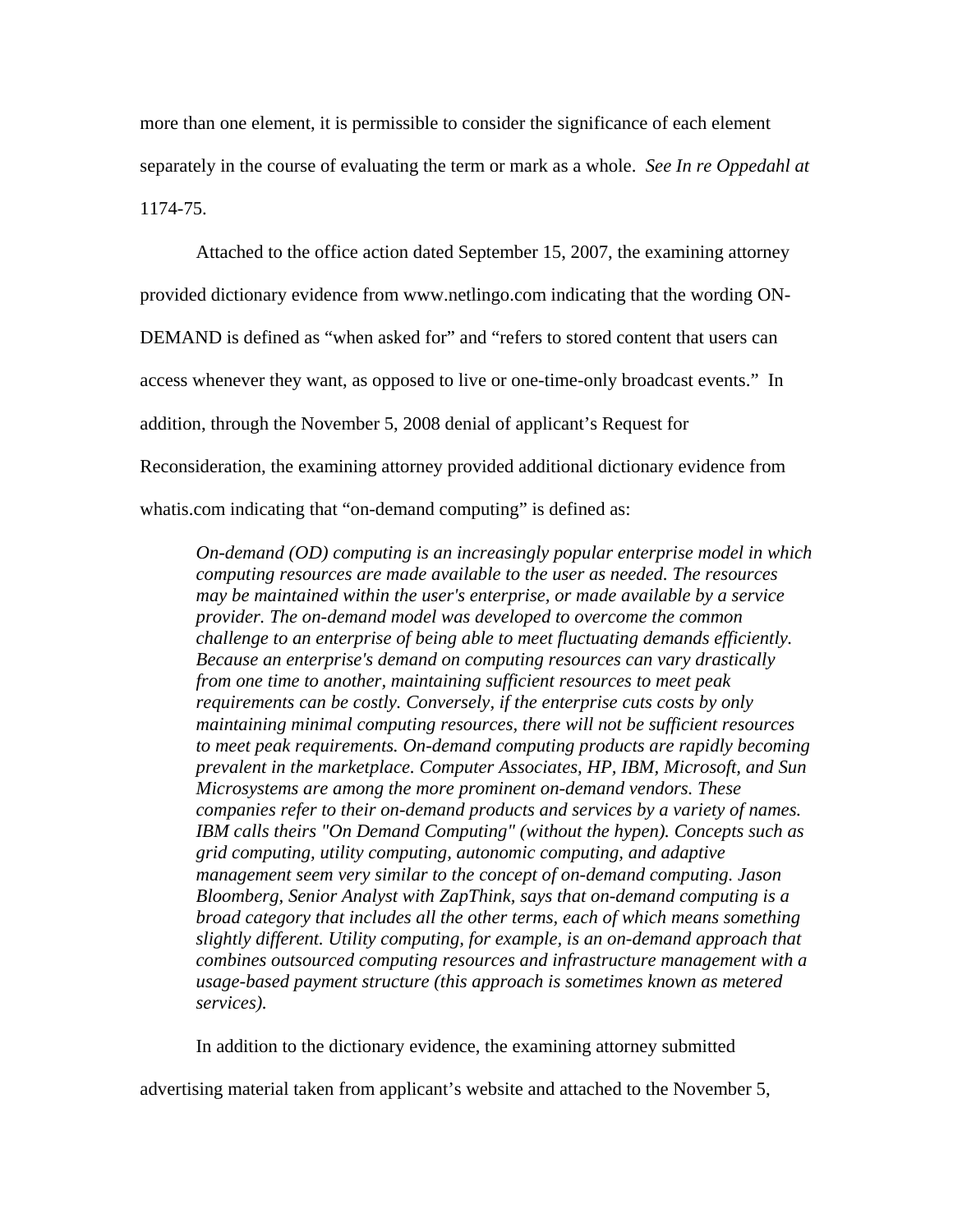2008 denial of applicant's Request for Reconsideration. This evidence indicates that applicant provides products and services, which feature the dynamic "delivery of relevant and actionable information." The advertising indicates to consumers that solutions include "a wealth of knowledge at the moment you need it." Consumers are also advised that "in a split second, you can access our rich data and analytics to identify, verify, qualify and locate the people who are interacting with your organization."

 The subject advertising also refers to a suite of services provided by applicant. These include ON-DEMAND LOCATION; ON-DEMAND IDENTIFICATION; ON-DEMAND VERIFICATION and CALLER NAME SERVICES.

 In advertising evidence made of record as part of the April 7, 2008 final office action, Applicant's ON-DEMAND LOCATION services are described as follows:

"*With TARGUSinfo On-Demand LocationSM solutions, you can pinpoint a customer's location within a radius of 105 feet, whether you're routing callers or providing your locations. With On-Demand Location, you can use our proprietary mapping tools to define geographic service areas down to the street level, freeing you from ZIP code or area code constraints. It even takes into account geographical obstacles, such as lakes and wooded areas*." *So, regardless of whether you want to identify the closest store, the most appropriate service center or prioritize where calls are directed, we'll deliver your customers where you want them — your bottom line."*

 Applicant argues that its services are not provided "ON-DEMAND," which applicant indicates is commonly understood to mean "instantly provided." Applicant's Brief at 3. However, the evidence indicates that the wording ON-DEMAND standing alone and in combination with LOCATION is merely descriptive of the identified services because applicant's business information services features the provision of statistical and demographic information including location information. The wording ON-DEMAND is descriptive because the services feature access to the information as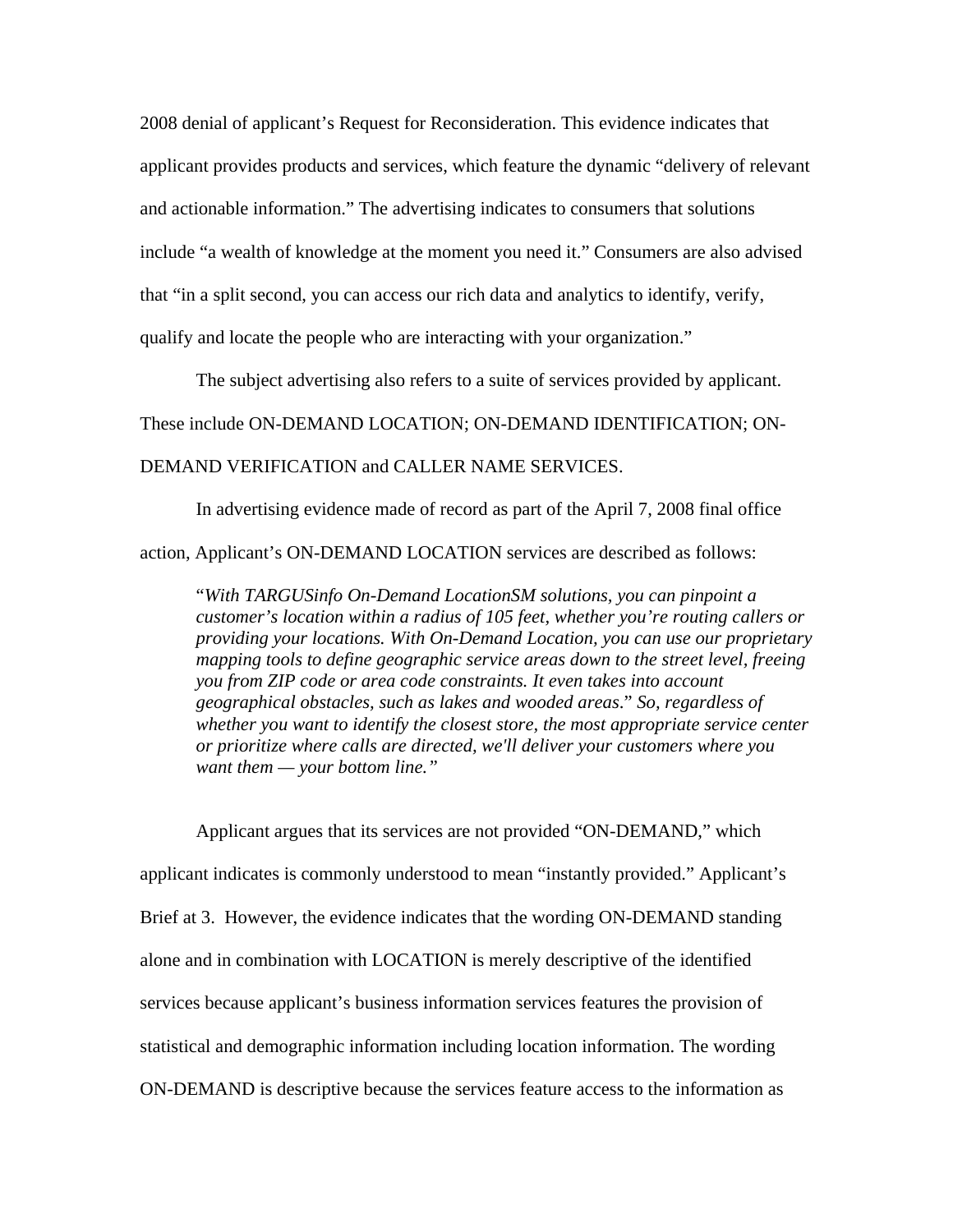described by the advertising at a time of the customer's choice. As applicant's website indicates, the services allow consumers to obtain the information "when asked for" and in a split second.

 A mark that combines descriptive words may be registrable if the composite creates a unitary mark with a separate, nondescriptive meaning. *In re Colonial Stores, Inc.*, 394 F.2d 549, 551, 157 USPQ 382, 384 (C.C.P.A. 1968) (holding SUGAR & SPICE not merely descriptive of bakery products because of the mark's immediate association with the nursery rhyme "sugar and spice and everything nice"). However, the mere combination of descriptive words does not automatically create a new nondescriptive word or phrase. *See, e.g., In re Associated Theatre Clubs Co.*, 9 USPQ2d 1660, 1662 (TTAB 1988) (holding GROUP SALES BOX OFFICE merely descriptive for theater ticket sales services).

 The registrability of a mark created by combining only descriptive words depends on whether a new and different commercial impression is created, and/or the mark created imparts an incongruous meaning as used in connection with the services. TMEP §1209.03(d); *e.g., In re Copytele, Inc.*, 31 USPQ2d 1540, 1542 (TTAB 1994). Where, as in this case, the combination of the descriptive words creates no incongruity, and no imagination is required to understand the nature of the services, the mark is merely descriptive.

#### **B. The Evidence Supports The Refusal under Section 2(e)(1) of the Trademark Act**

 The determination of whether a mark is merely descriptive is considered in relation to the identified services, not in the abstract. *In re Abcor Dev. Corp.*, 588 F.2d 811, 814, 200 USPQ 215, 218 (C.C.P.A. 1978); TMEP §1209.01(b). The services at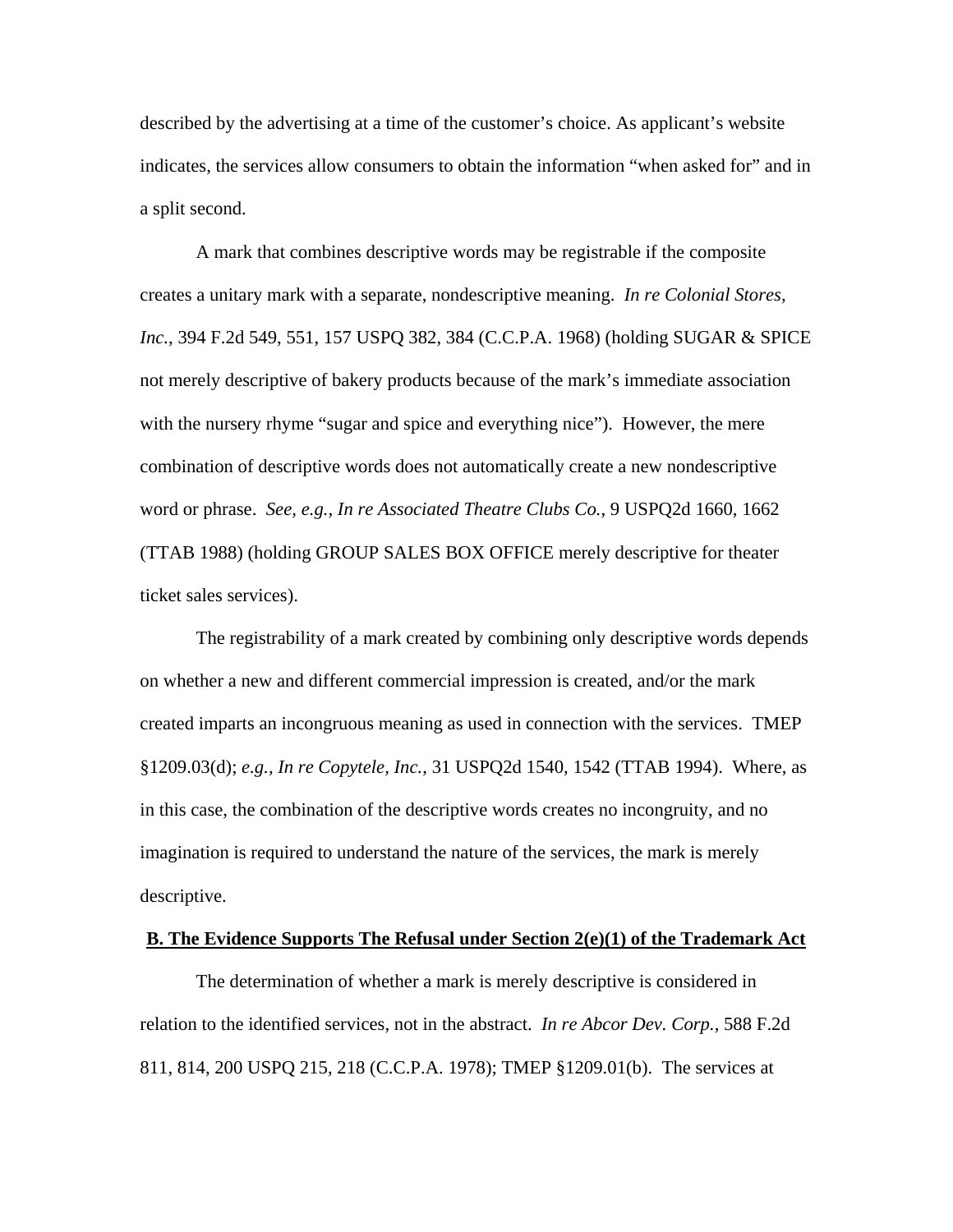issue in this case are "business information services, namely, providing client organizations with statistical and demographic information about callers and visitors to their web sites."

 Applicant argues that its mark "does not convey that applicant's services provide information about location of consumers or that such information is provided 'ondemand.' Applicant's Brief at 2. It should be noted, however, that applicant has disclaimed the wording LOCATION apart from the mark as shown. Applicant also argues that "applicant's mark at most implies that customers, upon request, can obtain the sought after information after signing up for the services of the applicant." *Id* at 3.

 However, the evidence of record contradicts applicant's position. As previously noted, applicant specifically markets its services as allowing consumers to access a "wealth of knowledge at the moment you need it." The advertising evidence provided with the November 5, 2008 denial of applicant's Request for Reconsideration also describes applicant's services as being "delivered on-demand so you can VERIFY." Moreover, the advertising for the ON-DEMAND LOCATION services clearly indicate that provision of location information is a feature of the services.

 When viewing the proposed mark in relation to the identified services, consumers are likely to conclude that the services feature the provision of on demand location information. Based upon the evidence of record, the proposed mark is merely descriptive as defined under Section 2(e)(1) of the Trademark Act.

#### **III. CONCLUSION**

For the foregoing reasons, the refusal of the proposed mark under Section  $2(e)(1)$  of the Trademark Act, 15 U.S.C. § 1052(e)(1) should be affirmed.